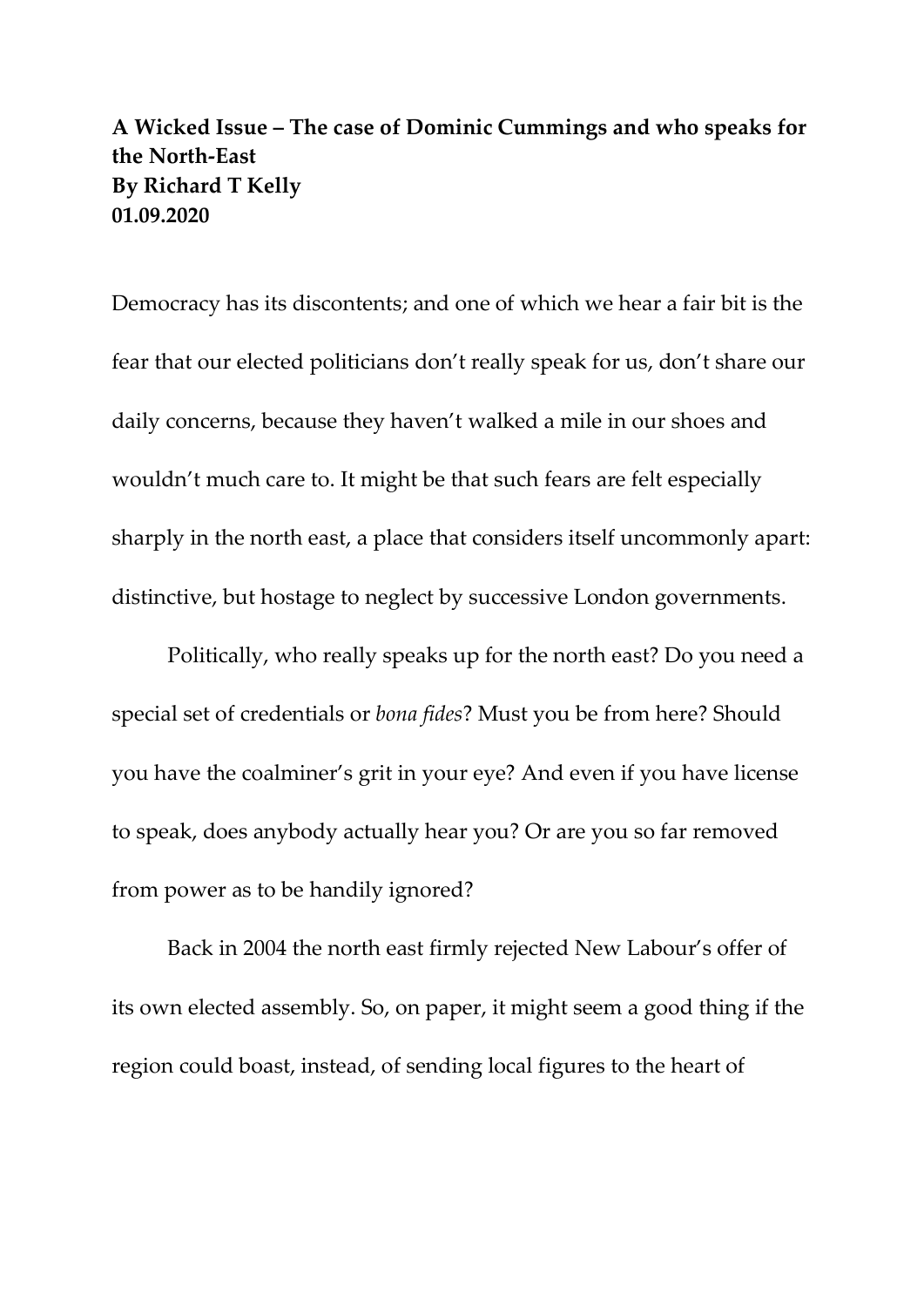national government. And yet, relatively few Northumbrians – people born here and marked on the tongue – have ever attained such heights.

Probably the most significant such figure in my lifetime is Dominic Cummings: chief aide to the Prime Minister, born and bred in County Durham, and fond of peppering his infamous blog posts with claims of special insight into what people really think on the streets of Darlington and Easington. 1

Of course, nobody elected Cummings to his high office. He's an appointee who won favour by work behind the scenes; a strategist, gifted in reading the runes of focus groups and minting slogans with which to fight high-stakes campaigns. It's in large part due to Cummings and his punchy phrase-making – 'Take Back Control', 'Get Brexit Done' – that our country is where it stands today, newly divorced from the European Union. The effect of Cummings has been to lay bare huge divisions within our society: he's undoubtedly a divisive figure. And yet the north east wanted Brexit, despite government warnings that

<sup>1</sup> See [https://dominiccummings.com/2017/01/09/on-the-referendum-21-branching-histories-of-the-](https://dominiccummings.com/2017/01/09/on-the-referendum-21-branching-histories-of-the-2016-referendum-and-the-frogs-before-the-storm-2/)[2016-referendum-and-the-frogs-before-the-storm-2/;](https://dominiccummings.com/2017/01/09/on-the-referendum-21-branching-histories-of-the-2016-referendum-and-the-frogs-before-the-storm-2/) and [https://dominiccummings.com/2019/06/26/on-the-referendum-33-high-performance-government](https://dominiccummings.com/2019/06/26/on-the-referendum-33-high-performance-government-cognitive-technologies-michael-nielsen-bret-victor-seeing-rooms/)[cognitive-technologies-michael-nielsen-bret-victor-seeing-rooms/](https://dominiccummings.com/2019/06/26/on-the-referendum-33-high-performance-government-cognitive-technologies-michael-nielsen-bret-victor-seeing-rooms/)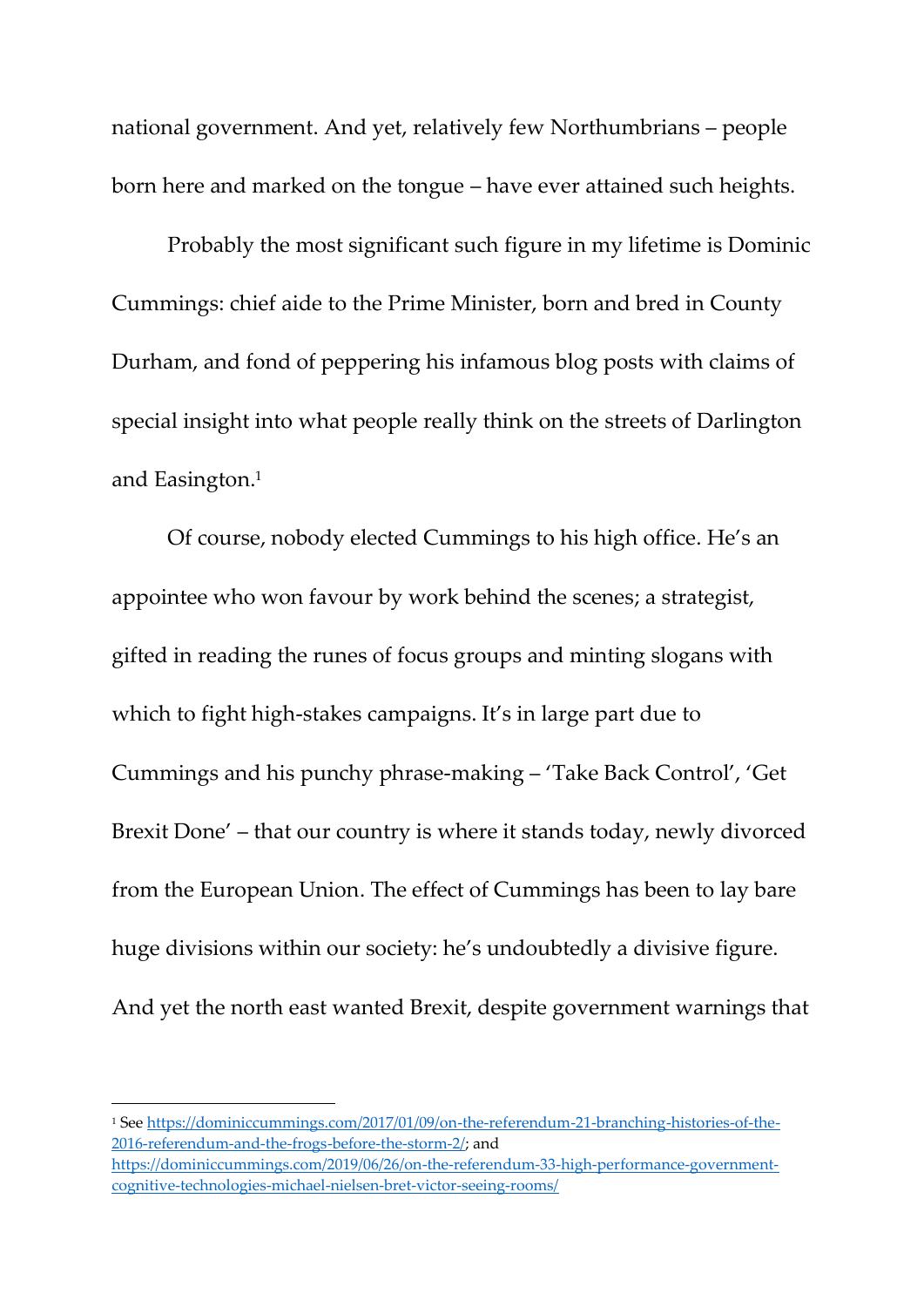it would do this region more damage than most. And so the north east must mark the sequel, and own the consequences of Cummings' experiments in government.

Cummings lives in north London now – indeed, the whole world has seen him being badgered by news media on his Islington doorstep. He has tended to greet them with some pithy rejoinder in which one can clearly hear his unvarnished Durham vowels: *'You guys should get out of London, go and talk to people who are not rich Remainers'. <sup>2</sup>* Cummings likes playing this us-and-them card. His friend and co-campaigner Matthew Elliott has proposed that he went into politics precisely in order *'to represent people who live outside London and people living in the north east, where he comes from'. 3*

Were that so, it would be good news for the region, no? Your view might depend on how much you believe that Cummings matches words with deeds. This is a question of sincerity and credibility – scales on which Cummings has, of late, been scoring rather low.

<sup>2</sup> <https://news.sky.com/video/cummings-you-guys-should-get-out-of-london-11806180>

<sup>3</sup> George Parker, *Financial Times*, January 16 2020, 'Dominic Cummings has 'done' Brexit. Now he plans to reinvent politics', <https://www.ft.com/content/0bf8a910-372e-11ea-a6d3-9a26f8c3cba4>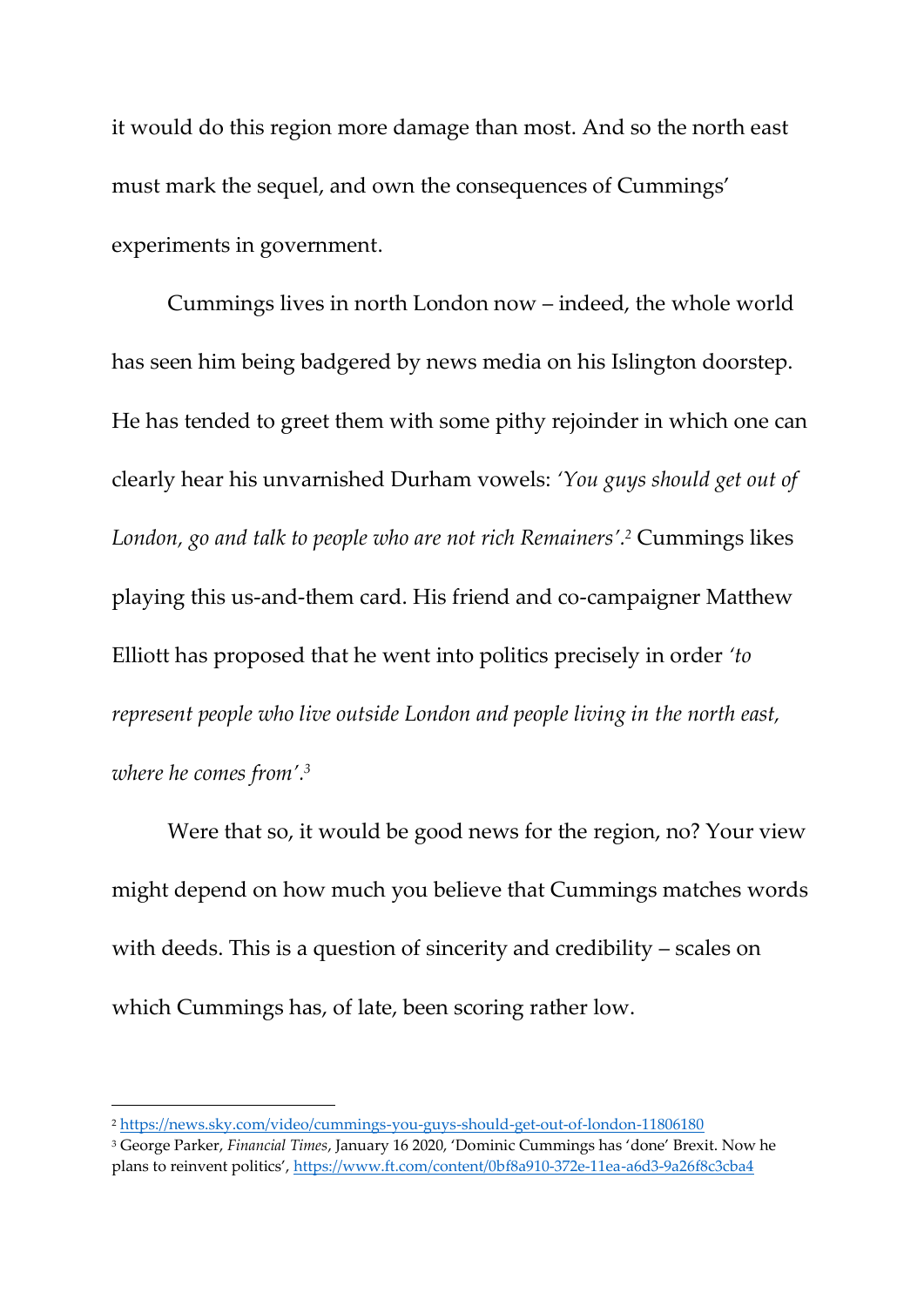In 2017 Cummings proposed – sensibly, I'd say – that it is *'foolish'* to assess political arguments *'in terms of who is "nicer" and "nastier",'* since there *'are lovely and loathsome people, liars and charlatans on both sides'. 4* Since May of this year, though, Cummings has been striking the public as the sort of man to whom one takes an instant dislike because it saves time. 'Driving to Durham,' 'An outing to Barnard Castle' – simple phrases, suggestive of pleasurable pastimes to the average Northumbian, have, thanks to Cummings, become synonymous with falsehood, impropriety in government, and jokes about Specsavers.

\*

Cummings' highly personal interpretation of the COVID lockdown rules was seen by a big swathe of the British public as a flagrant exercise in personal convenience, violating a hard-won sense of national solidarity. In Cummings' subsequent refusal to admit he might have erred, much of that public heard an elitist arrogance – one rule for them, another for us. This was a hard knock to Cummings' reputation

<sup>4</sup> Dominic Cummings, *Spectator*, January 9 2017, 'How the Brexit referendum was won', <https://www.spectator.co.uk/article/dominic-cummings-how-the-brexit-referendum-was-won>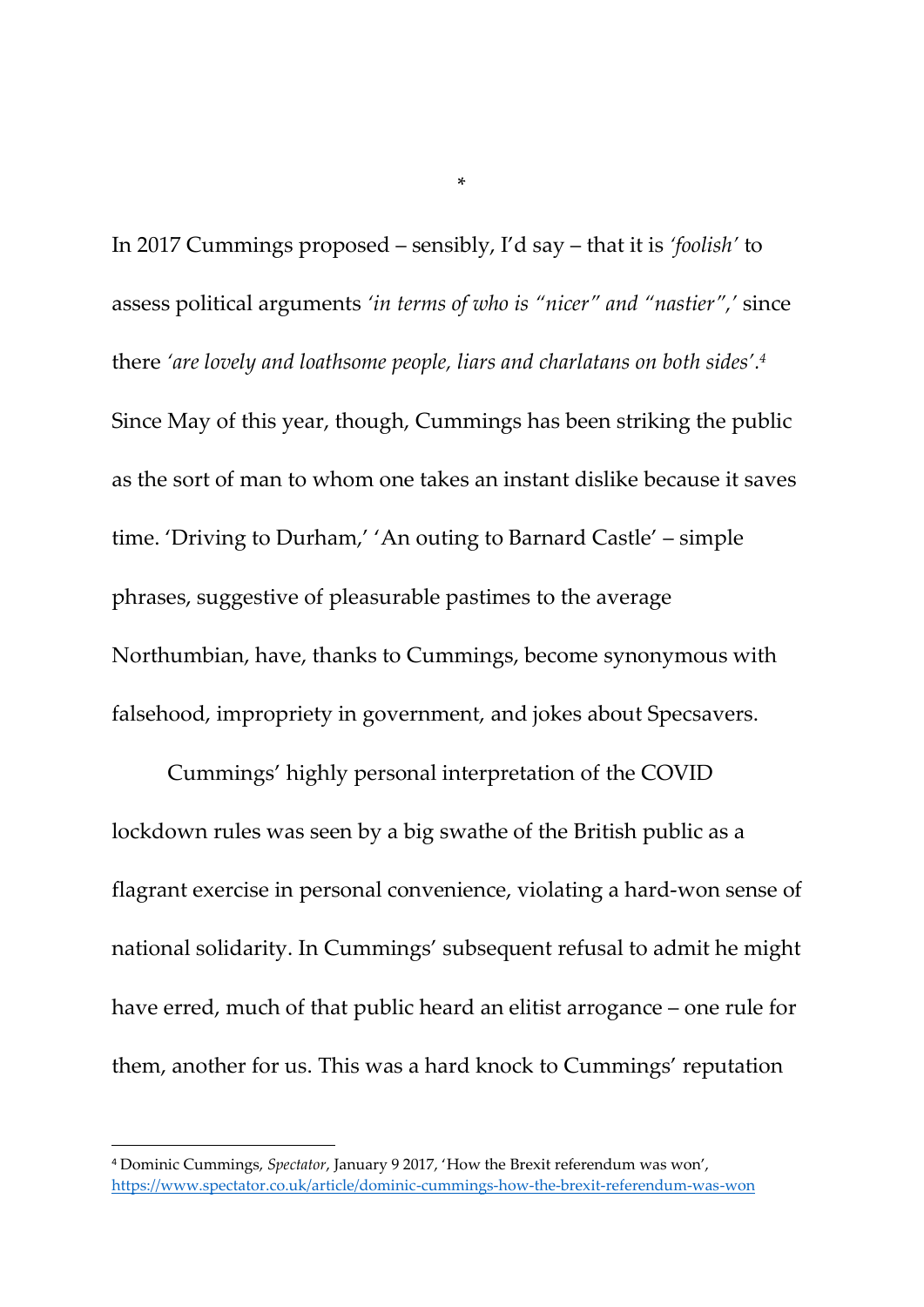for knowing the minds of ordinary people, and a bigger blow still to the government he supposedly serves, costing the Tories double-figure approval points in the polls.

And yet, though guilty in the court of public opinion, Cummings kept his job, and we learned the worrisome truth that Boris Johnson cannot afford to lose his services, whatever the cost to the Prime Minister's authority and popularity. This is because Johnson has vanishingly few ideas about the purpose of his government, and requires minds such as Cummings to have them for him – most pressingly, about what the hell we're all to do for our living in post-Brexit Britain.

So, Cummings is going to be around in our politics until he decides not to be. In the north east, as elsewhere, we might do best to keep our scrutinising eyes on the worth or otherwise of what he has in mind for this government.

\*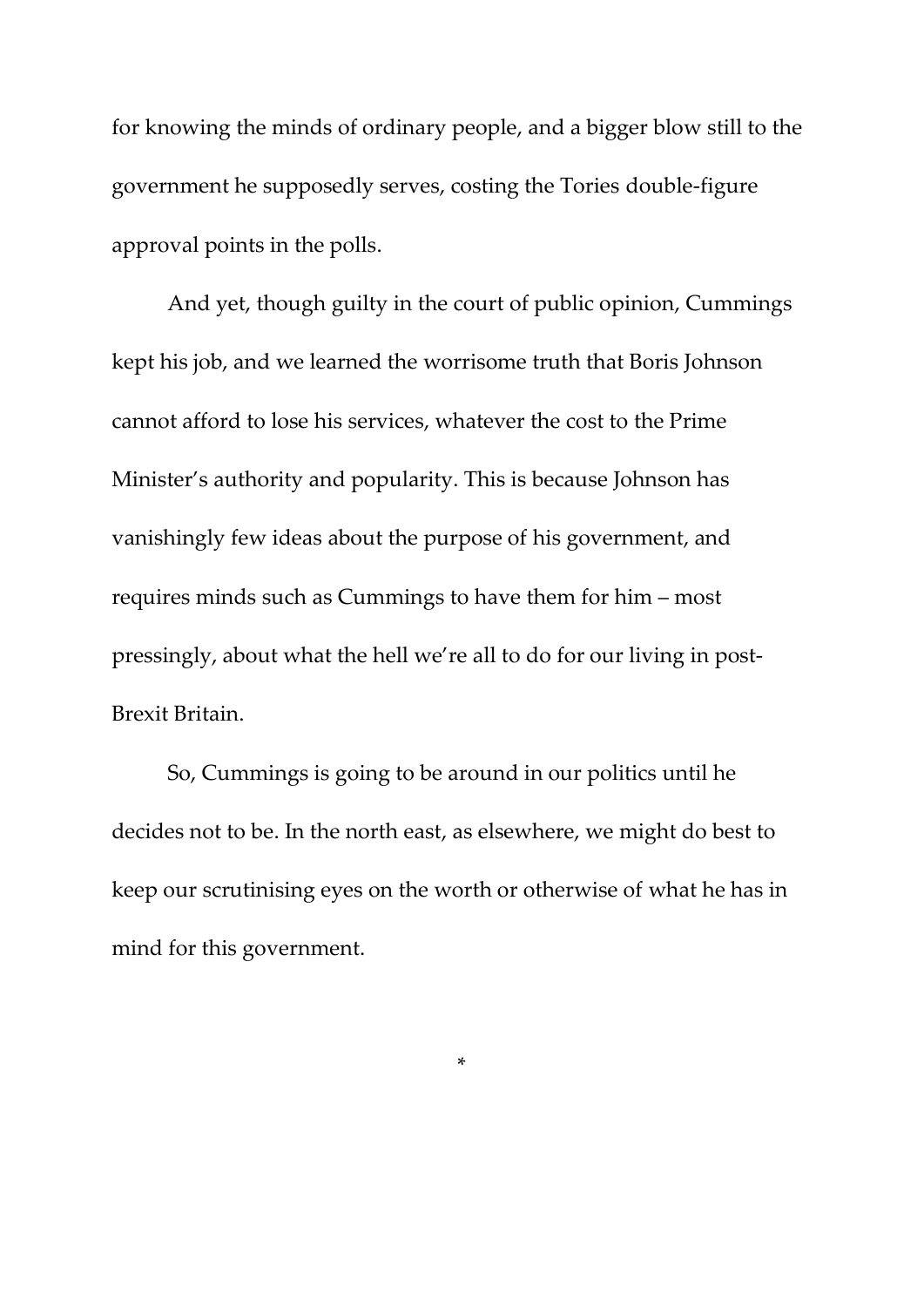Voting Tory in the north east has long been widely seen as a sinful habit for which you'll get wrong off your mam and dad. And yet at the election of 2019 the Tories acquired a stunning new set of Northumbrian voters to represent: a 'Red Wall' of Blyth Valley, Bishop Auckland, Darlington, Redcar, Sedgefield, Stockton South and North West Durham.

Research by Lord Ashcroft suggested that your average Labour-to-Tory defector was more persuaded by Tory pledges to invest in hospitals, nurses, and police officers than by the business of 'getting Brexit done'. <sup>5</sup> So much, you might say, for the master sloganeer Cummings. But then, Cummings made plain before the poll that he wouldn't have accepted a Downing Street job had Johnson not assured him *'that he is determined to change the Conservative Party — change its priorities and change its focus so it really serves the whole country… especially for those who don't have lots of money'. 6* In other words, Cummings has made common cause with the Red Wall.

<sup>5</sup> [https://lordashcroftpolls.com/wp-content/uploads/2020/02/DIAGNOSIS-OF-DEFEAT-LORD-](https://lordashcroftpolls.com/wp-content/uploads/2020/02/DIAGNOSIS-OF-DEFEAT-LORD-ASHCROFT-POLLS-1.pdf)[ASHCROFT-POLLS-1.pdf](https://lordashcroftpolls.com/wp-content/uploads/2020/02/DIAGNOSIS-OF-DEFEAT-LORD-ASHCROFT-POLLS-1.pdf)

<sup>6</sup> Dominic Cummings, *Spectator*, November 27 2019. 'Let's honour the referendum and get Brexit done', [https://www.spectator.co.uk/article/dominic-cummings-let-s-honour-the-referendum-and-get](https://www.spectator.co.uk/article/dominic-cummings-let-s-honour-the-referendum-and-get-brexit-done)[brexit-done](https://www.spectator.co.uk/article/dominic-cummings-let-s-honour-the-referendum-and-get-brexit-done)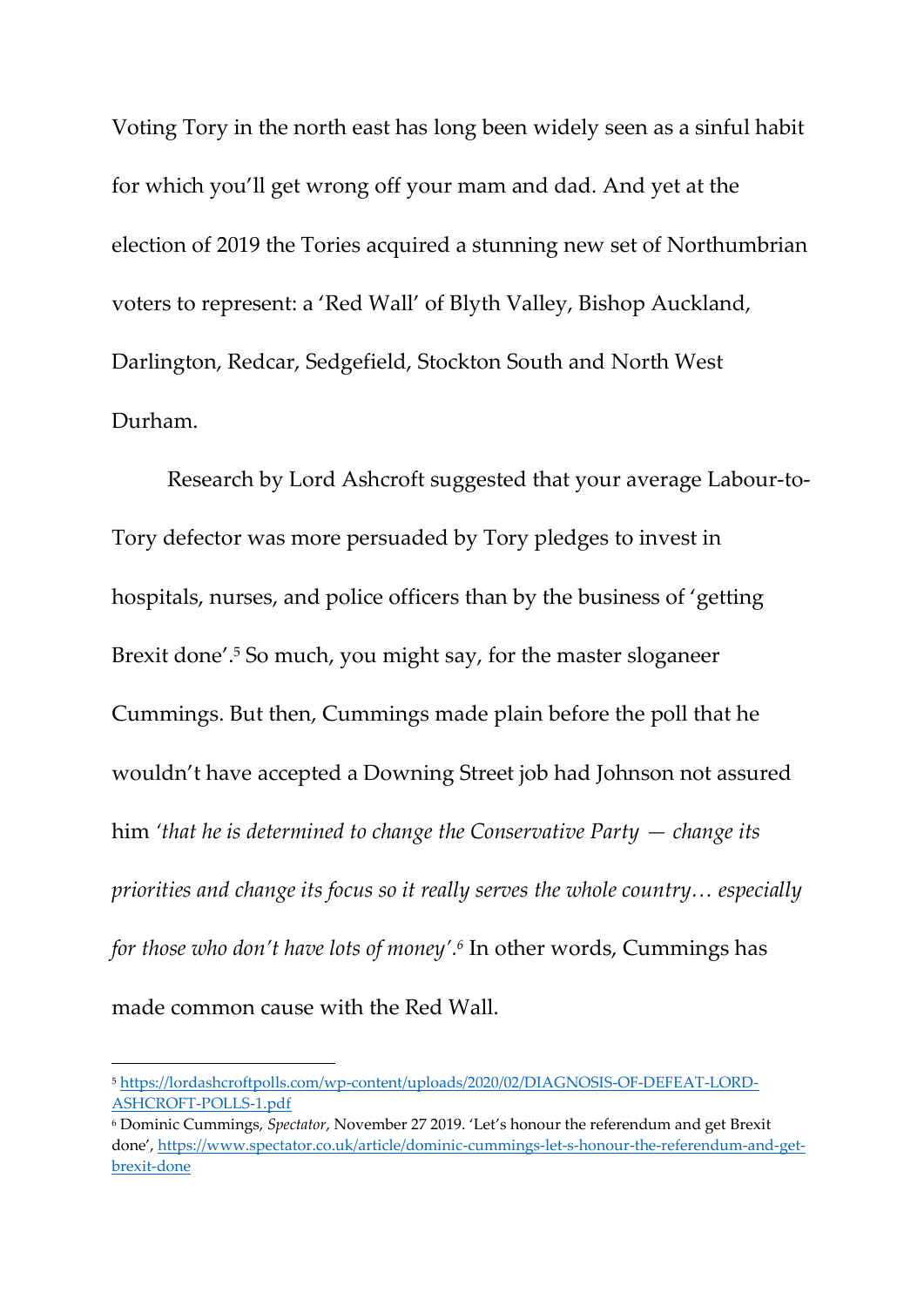Do we believe him? For starters, it bears stressing that Cummings is no kind of Conservative, or even a Tory member, and is roundly loathed by a lot of Tory MPs. (I tend to think of him as a party of one – The Cummings Party, if you like.) Indeed he has characterised political parties merely as *'a means to an end — a means to improve lives'. <sup>7</sup>* After the financial crisis of 2008 he spoke volubly of how an awful lot of London bankers deserved to be in jail, and how southern elites had been unjustly spared the pain while everybody else got lumbered with austerity. He sounded, in other words, a lot like Labour's traditional friends in the north.

Cummings is a fan of Dostoyevsky, that great poet of the notion that we are deeply divided within ourselves. In 2017 he observed that his experience of focus groups had taught him that *'the average swing voter...* [is] both more left wing and more right wing than most people in *politics understand'. 8* I wonder if this perception might also be applied usefully to the north east. It's not hugely 'diverse' by today's standard,

<sup>7</sup> [https://dominiccummings.com/2020/01/02/two-hands-are-a-lot-were-hiring-data-scientists-project](https://dominiccummings.com/2020/01/02/two-hands-are-a-lot-were-hiring-data-scientists-project-managers-policy-experts-assorted-weirdos/)[managers-policy-experts-assorted-weirdos/](https://dominiccummings.com/2020/01/02/two-hands-are-a-lot-were-hiring-data-scientists-project-managers-policy-experts-assorted-weirdos/)

<sup>8</sup> From a presentation at the Ogilvy Nudgestock conference, June 9 2017, [https://www.youtube.com/watch?v=\\_Tc4bl1yZLw](https://www.youtube.com/watch?v=_Tc4bl1yZLw)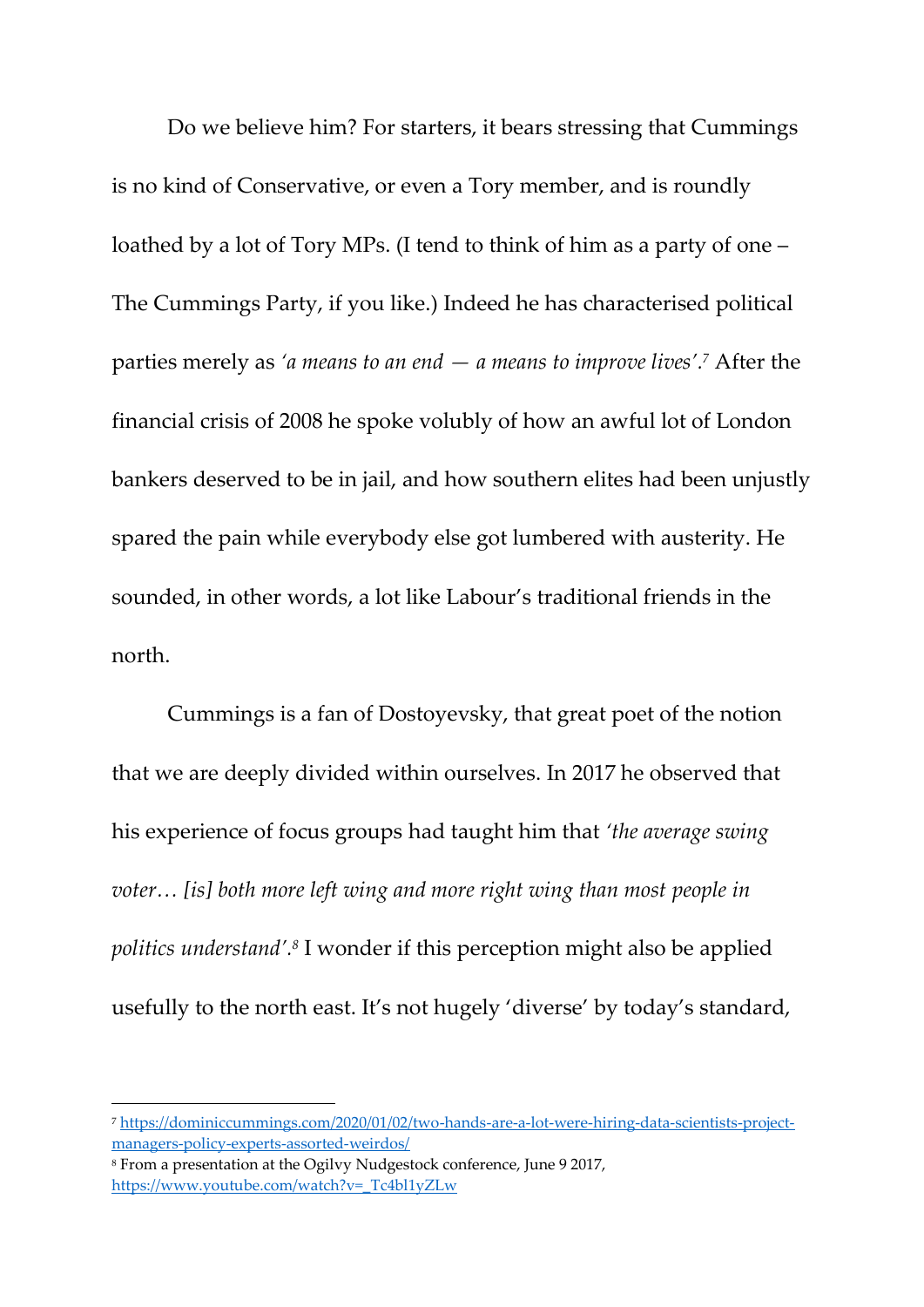but nor is it homogeneous. Just as it was never all flat caps, nor is it all Brexit. It contains ex-miners and metal-bashers as well as farmers (such as Cummings' father) and middle-managers and small business owners who don't feel that the Labour Party owns their vote.

The graft of politics – from vote-seeking to policy-making – seems to rely stubbornly on the idea of tribe, but Cummings has discerned that, for many, these old loyalties have receded. Such analysis helped to win the Tories their 2019 majority. What will Johnson and Cummings do with it? And what's on offer for the north east?

\*

It seems aeons ago now, but Boris Johnson began his premiership with a visit to Sedgefield Cricket Club and a candid admission that Britain has a severely unbalanced economy. It's no revelation that London and the south east enjoy the lion's share of public spending, the best wages and hyper-inflated house prices, while huge stretches of the nation such as the north east are left behind. Johnson at least acknowledged this 'wicked issue' – the term in political parlance for intractable problems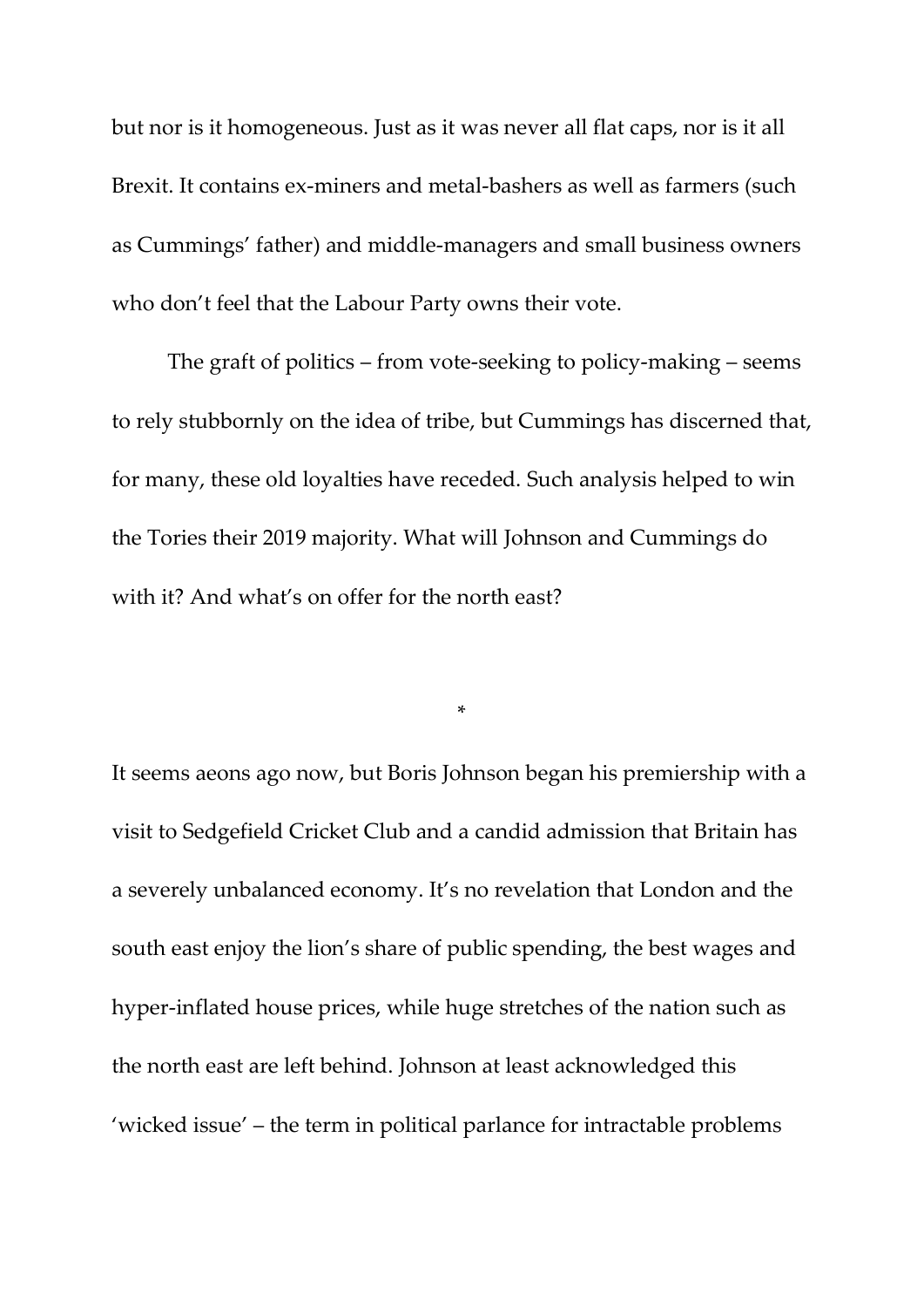that have defied past efforts at solution. What he then pledged was an agenda of 'levelling up': remedying through policy the grievances of those left‐behind places.

Lest one despair that nothing ever changes, we should recall that the primacy of London is relatively recent, and a product of government policy. Back in the 1970s the capital was blighted by poor schools and public services, and an exodus of people and businesses. Then the Thatcher government deregulated the City, financial services ignited a boom, and UK manufacturing got hammered as the nation's flagship exporting industries became advertising, management consulting and public relations – the arts of selling hot air and processing bullshit so that you can't smell it.

Is it conceivable that any politician might do for the north east even a fraction of what Thatcher made possible for London? Call it unpalatable pragmatism, but even if 'levelling up' amounted to no more than brutal Tory vote-seeking, would that be so unwelcome if the north east received material benefits it otherwise wouldn't?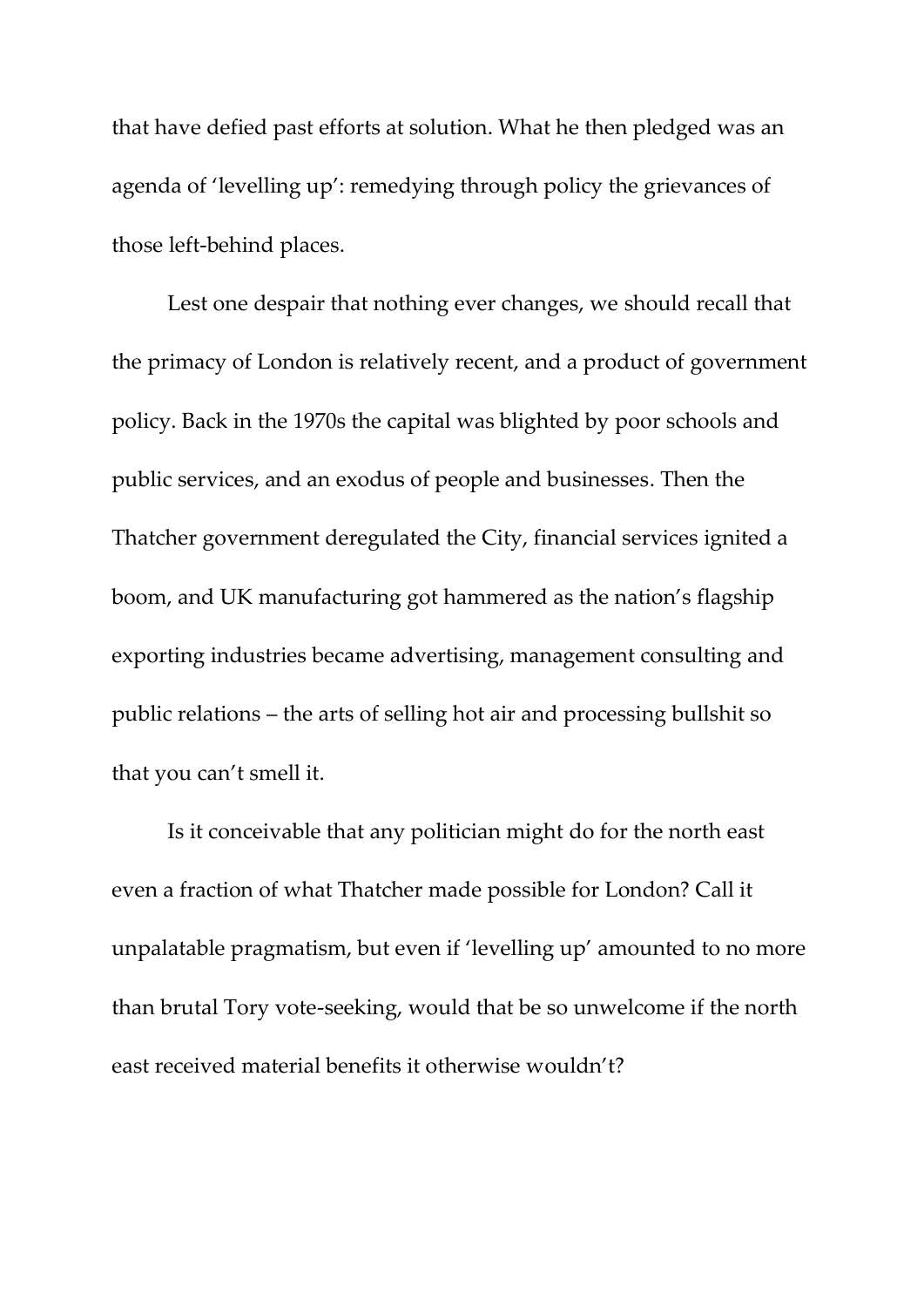It so happened that 2020 overtook all of us, and 'levelling up' segued into a post-COVID recovery raft hastily constructed to keep the economy afloat. Johnson has thus led a remarkably interventionist, highspending Tory administration. But the record suggests this is much as Cummings wished it to be: after the 2017 election he lambasted the flailing May government for failing to end austerity and give Brexit voters some of the change they voted for.

Back in February the main bar to such change was the Chancellor, Sajid Javid, who was running a familiar Tory Treasury consecrated to prudent borrowing and a balanced current budget. Finding his position assailed by Cummings, Javid asked Johnson to choose between them. Thus we should have learned sooner that Cummings was indispensable, as Javid got binned for Rishi Sunak, who swiftly got on message via the big-spending budget of March.

After the election Cummings wrote cheerily of wanting to get the A1 north of Newcastle dual-carriaged 'in record time' 9 , and he clearly

\*

<sup>9</sup> https://dominiccummings.com/2020/01/02/two-hands-are-a-lot-were-hiring-data-scientists-projectmanagers-policy-experts-assorted-weirdos/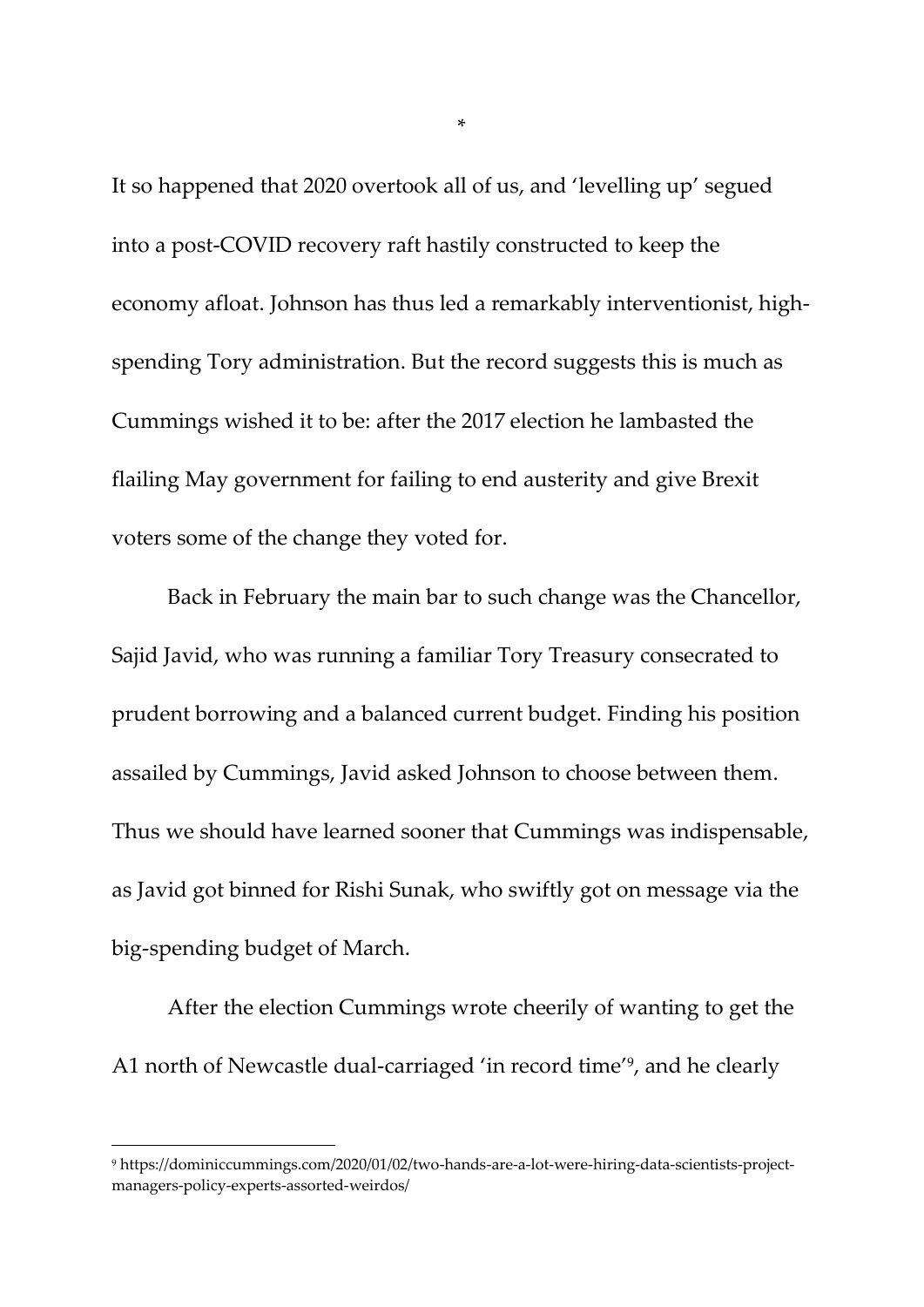supported the government's promised fund for new urban transport infrastructure. The north east has suffered far too long for being too hard and too pricy to get around. Spending on transport is not 'levelling up' in itself, merely a precondition for it – but the north east needs as much of that spend as is on offer.

Top of Cummings' priorities, though, is a new 'British Research Agency' equipped to hugely boost government investment in scientific research and development for regions outside the 'golden triangle' of London, Oxford and Cambridge. The theory is that wherever the public purse aids science-led innovation that has private-sector application, then you get new kinds of skilled and well-paid jobs. The north east, being a public sector redoubt, can seem wary of this sort of wheeze, aimed as it is at cities and at graduates, and not at less qualified people in left-behind towns who might favour more familiar sorts of jobs in specialised manufacturing. But no government can wind back that clock: the most that can be offered is the future.

Cummings clearly wishes to shift the priorities and incentives of our education system, which doesn't, to his mind, produce enough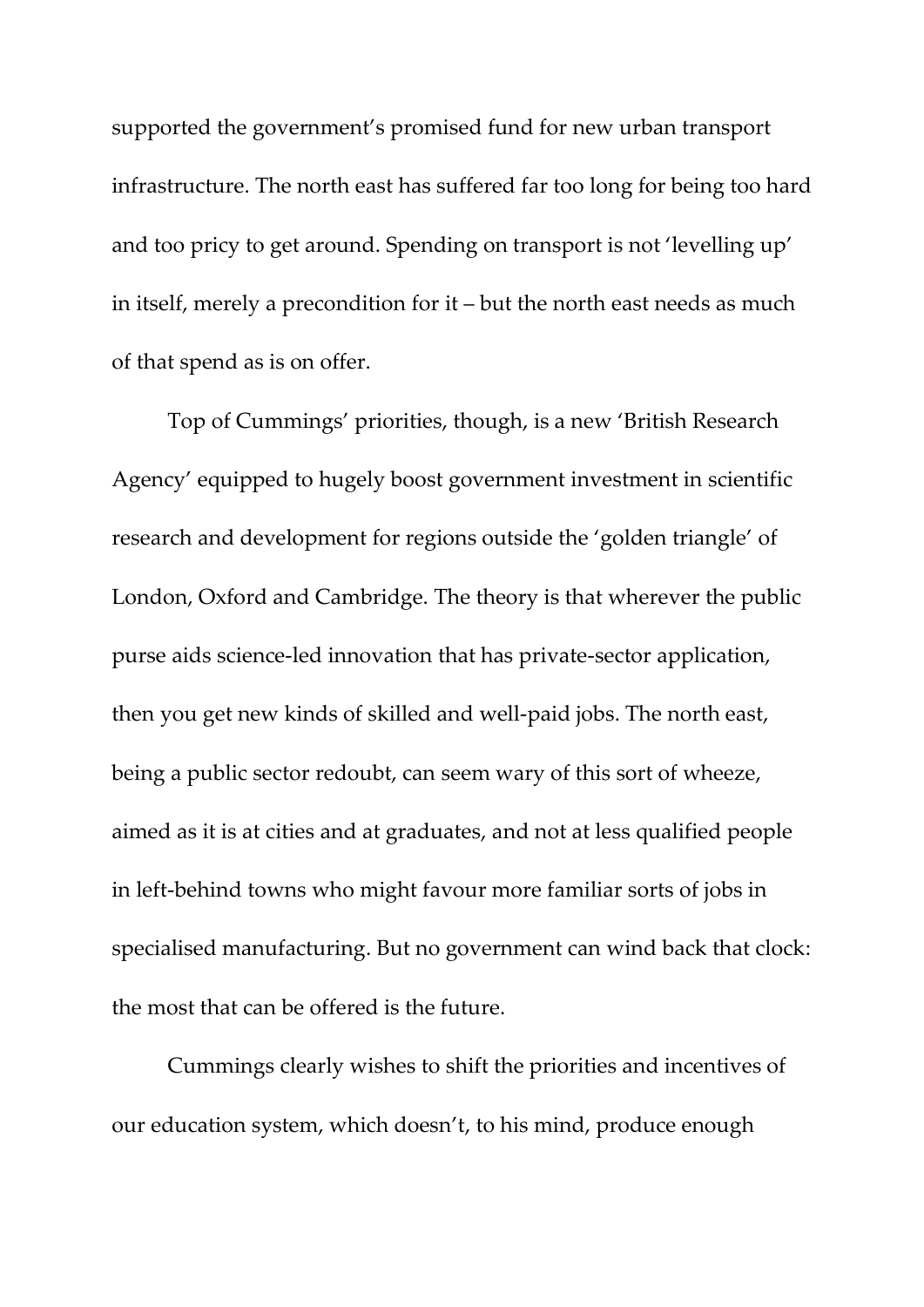students with the STEM-subject qualifications required to drive innovation. Like everywhere in Britain, the north east now sends more young people to university – but Cummings believes an awful lot of them are studying the wrong subjects.

Cummings himself read Ancient & Modern History at Oxford, so when he rails against the clotting of Westminster with '*Oxbridge humanities graduates*', we can all hear the clanging, discordant irony. Cummings' own STEM knowledge is self-taught, but he seems to want the state to promote for everyone an education of the sort he fashioned for himself during a sabbatical of private study in the breeze-block outhouse of his parents' farm off the Darlington Road.

In one of Woody Allen's witty skits<sup>10</sup> he imagines the condemned Socrates imploring friends to explain to him what was so bad about his speech proposing that Athens be ruled by an elite of philosopher-kings. His pal Simmias suggests that Socrates shouldn't have kept pointing at himself and coughing while he spoke. There's a similar *amour propre* about Cummings, and he might still be insufficiently aware of it.

<sup>10</sup> Woody Allen, 'My Apology', in *Side Effects* (Ballantine, 1981)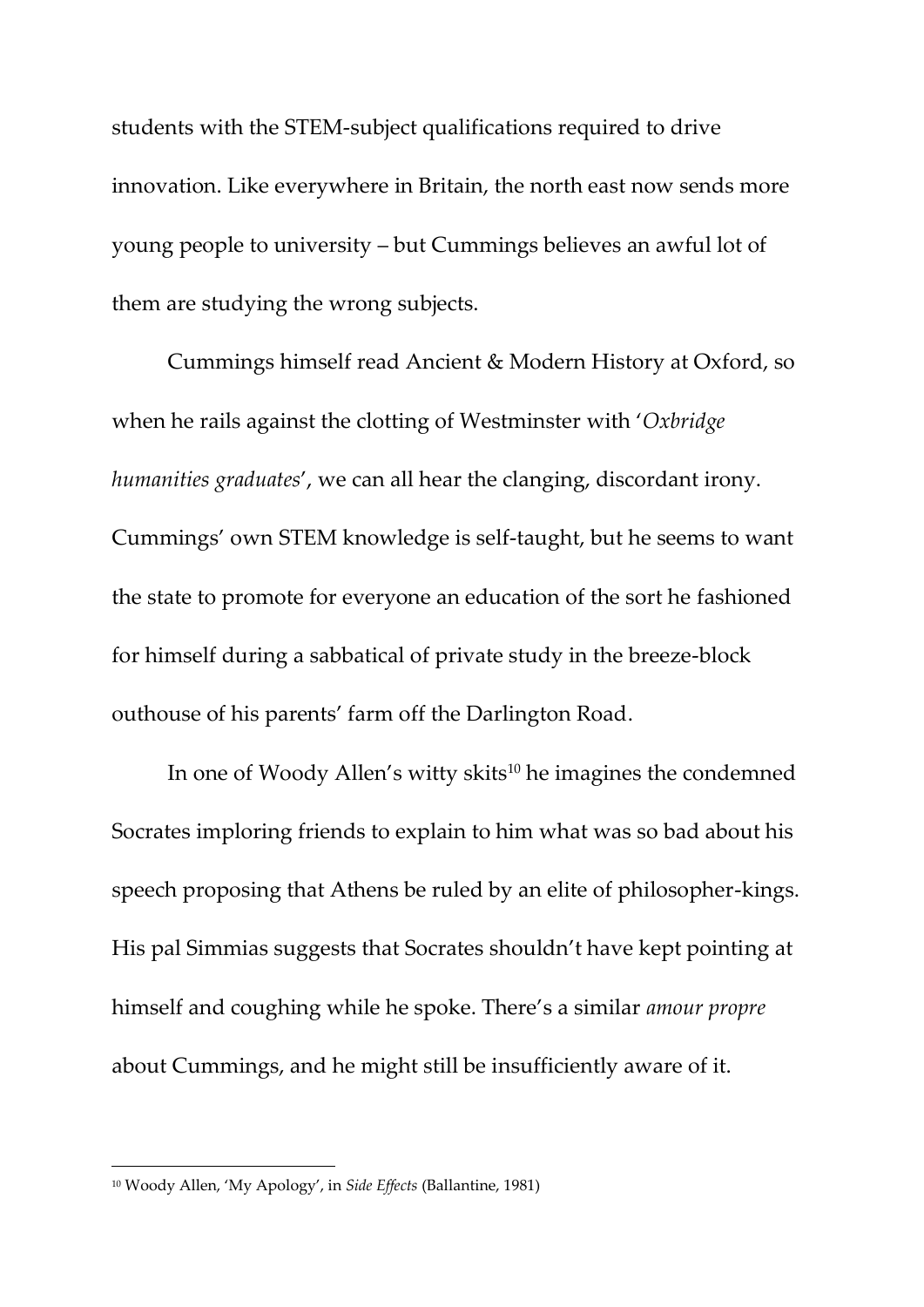In January 2020 Cummings published a blog post inviting individuals with specific competences to apply for work in Downing Street: data scientists, economists, policy experts, project managers, and – in a final, typical Cummings, flourish – '*weirdos and misfits with odd skills*'. <sup>11</sup> Which of those shopping-list items did the media choose to focus upon? You know the answer: it's why columnists of no obvious charisma from the *New Statesman* to the *Yorkshire Post* have since felt so strangely relaxed about referring to Cummings as a 'weirdo misfit'. <sup>12</sup> Still, if it's the tendency of some who find themselves stigmatised to retreat into a mute and chastened shell, others will make a great performative show of their stigmata, as if to say we've not seen the half of it yet. And Cummings appears to possess that unabashed streak.

\*

<sup>12</sup> Consider Kevin Maguire [https://www.newstatesman.com/international/2020/09/commons](https://www.newstatesman.com/international/2020/09/commons-confidential-rishi-sunak-s-indigestion)[confidential-rishi-sunak-s-indigestion](https://www.newstatesman.com/international/2020/09/commons-confidential-rishi-sunak-s-indigestion) and Sir Bernard Ingham [https://www.yorkshirepost.co.uk/news/opinion/columnists/dont-blame-civil-servants-boris](https://www.yorkshirepost.co.uk/news/opinion/columnists/dont-blame-civil-servants-boris-johnsons-troubles-look-dominic-cummings-instead-bernard-ingham-2952936)[johnsons-troubles-look-dominic-cummings-instead-bernard-ingham-2952936](https://www.yorkshirepost.co.uk/news/opinion/columnists/dont-blame-civil-servants-boris-johnsons-troubles-look-dominic-cummings-instead-bernard-ingham-2952936)

<sup>11</sup> [https://dominiccummings.com/2020/01/02/two-hands-are-a-lot-were-hiring-data-scientists-project](https://dominiccummings.com/2020/01/02/two-hands-are-a-lot-were-hiring-data-scientists-project-managers-policy-experts-assorted-weirdos/)[managers-policy-experts-assorted-weirdos/](https://dominiccummings.com/2020/01/02/two-hands-are-a-lot-were-hiring-data-scientists-project-managers-policy-experts-assorted-weirdos/)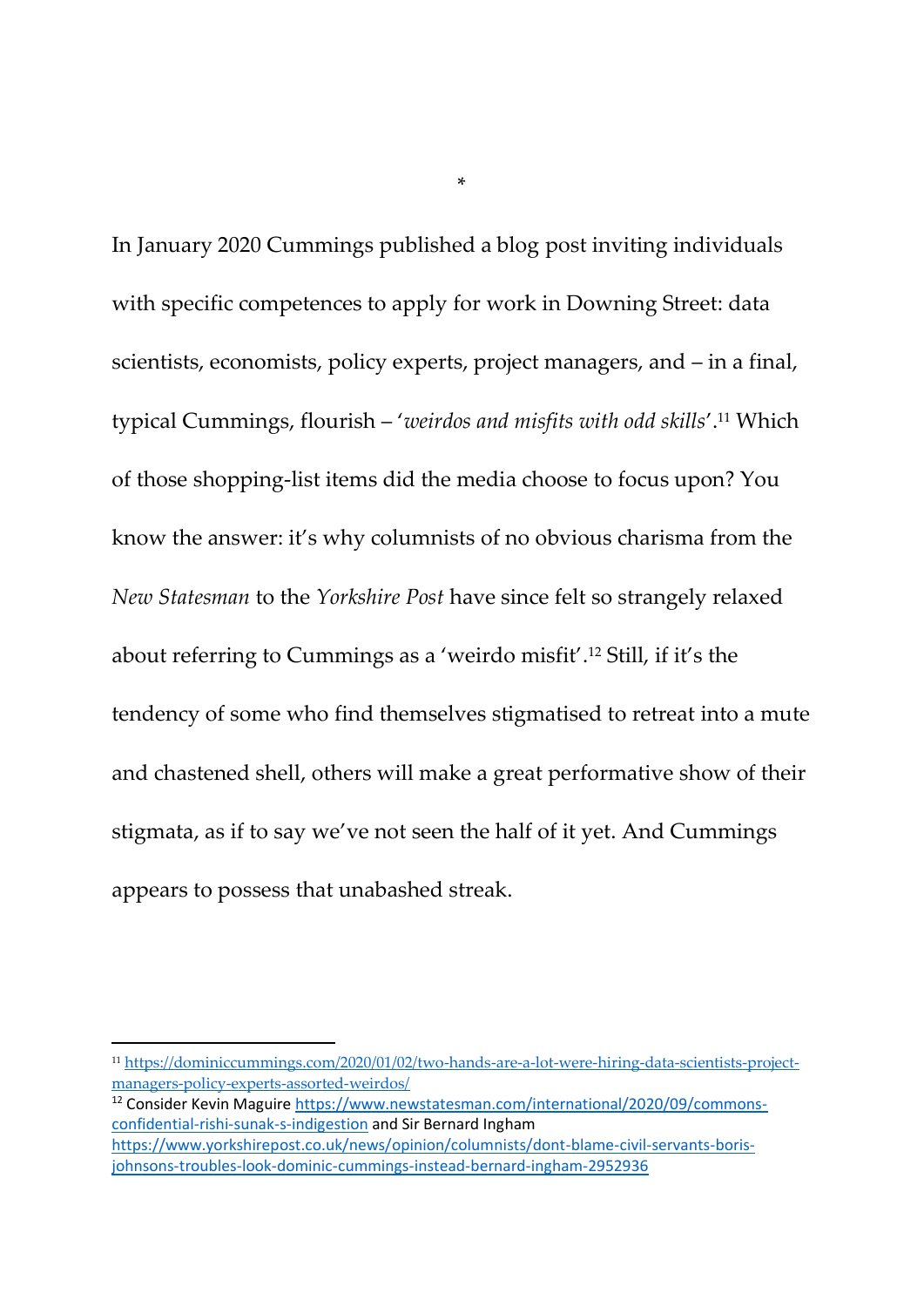Where does he get it from? It may be of note that his mentor at Oxford was Professor Norman Stone, a staunch and right-wing Glaswegian who was thoroughly at odds with an Oxbridge establishment that regarded him sniffily as a showboating provincial outsider. Stone told another of his favourite students, the future historian Niall Ferguson, '*I wear my enemies like medals*'. <sup>13</sup> Here, I sense a certain resemblance, and these proudly awkward traits strike me as quite Northumbrian, too. Cummings reminds me of some of my more disputatious relatives – people who sometimes seem to want to embody the apartness of the north east at an interpersonal level. Politics is traditionally an art of compromise, persuasion, consensus. But, much as he denies it, Cummings seems to like stepping on toes – telling people directly that they're bloody well wrong and, frankly, not up to it. And perhaps he has liked it just a bit too much.

\*

<sup>13</sup> Niall Ferguson, *Sunday Times*, June 23 2019, 'Norman Stone served up wise words to Thatcher, and Guinness and Nietzsche to me', [https://www.thetimes.co.uk/article/norman-stone-served-up-wise](https://www.thetimes.co.uk/article/norman-stone-served-up-wise-words-to-thatcher-and-guinness-and-nietzsche-to-me-n0hs5d7jp)[words-to-thatcher-and-guinness-and-nietzsche-to-me-n0hs5d7jp](https://www.thetimes.co.uk/article/norman-stone-served-up-wise-words-to-thatcher-and-guinness-and-nietzsche-to-me-n0hs5d7jp)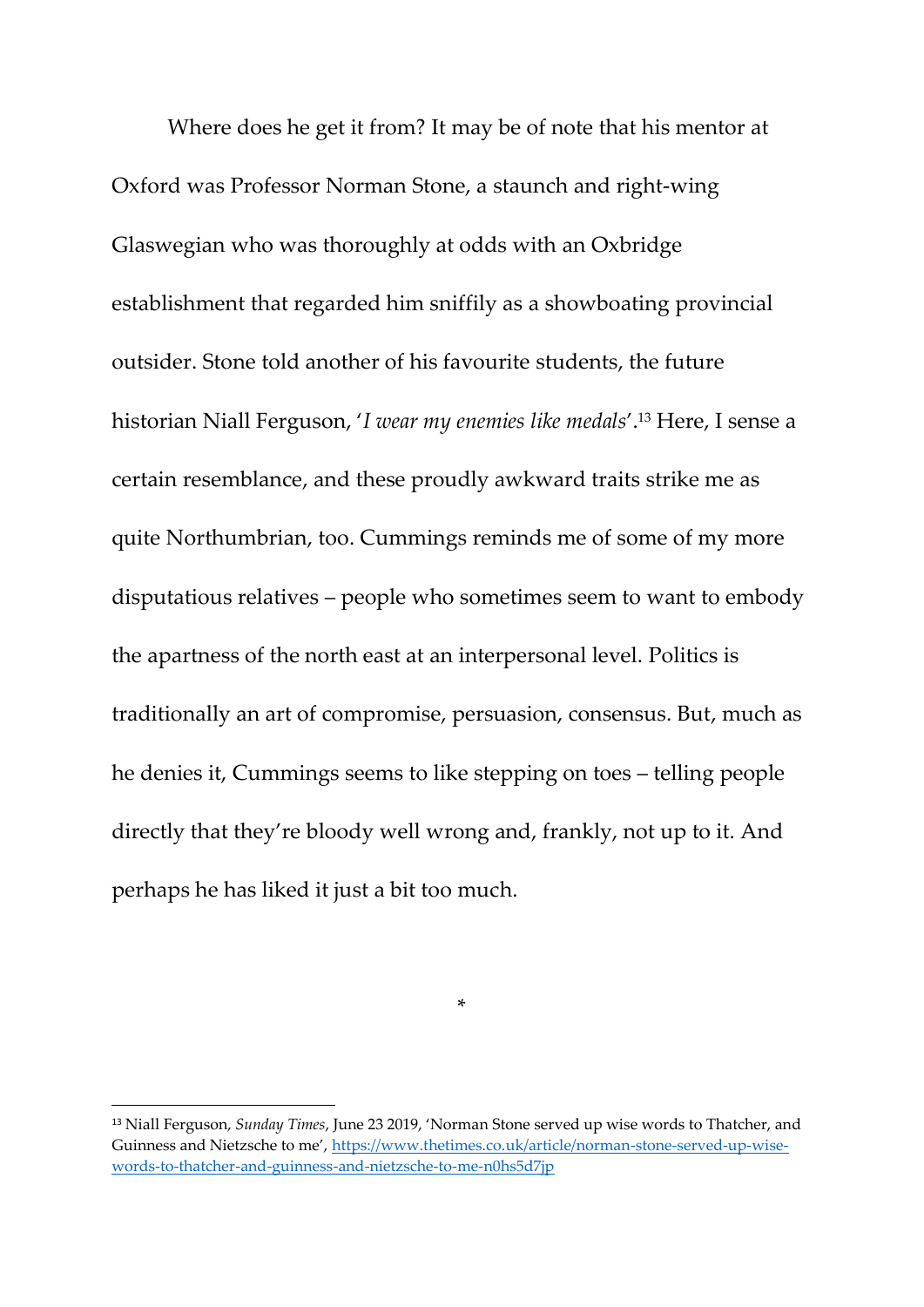We all contain contradictions – me, and you, and Dominic Cummings. Contradictions within a programme of government, though, are less excusable, since they risk incoherence or even incompetence, and accusations of both failings now assail the government Cummings advises. The pandemic posed governments worldwide a new and terrible test of managerial competence. The UK government has not performed well, and Cummings in no way burnished his reputation. No one seriously doubts that he can diagnose a political problem and its underlying causes, but currently his record in overseeing delivery of solutions looks poor.

Any serious 'levelling-up' ought really to entail some devolving of decision-making powers (and authority over taxing and spending) closer to the localities where people are affected. And Cummings has repeatedly argued that a grave impediment to good government is overcentralisation: cosy civil service like-mindedness, insufficiently bold and diverse thought. Yet the busy summer of 2020 found him alerting Whitehall staffers that the Johnson government will now enjoy a *'smaller,*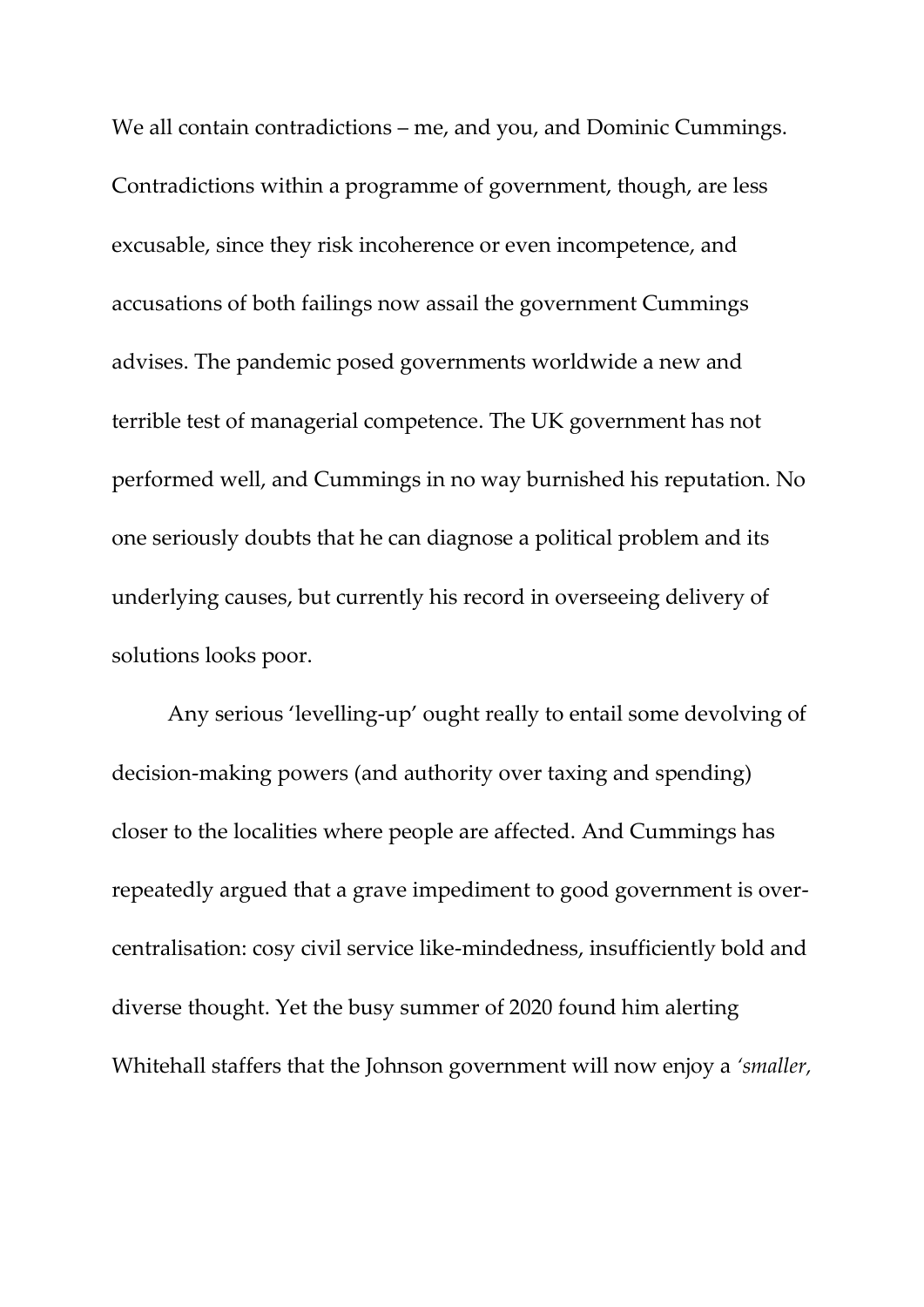*more focused and more elite centre'<sup>14</sup> ,* apparently to be filled by co-thinkers of Dominic Cummings. If one intention of this elite is to devolve more power unto the regions, then much the better for levelling up. Until then, we might see the putative philosopher-king pointing at himself again.

Will Cummings amount to more than his public image as a gifted copywriter for a hot-air-blasting, bullshit-processing government which over-promises and under-delivers? This autumn offers numerous tests of this question, as parliament confronts further foreseeable crises. Brexit is not done until our future trade relations with the EU are settled, and Cummings has hardly been all over the detail of the divorce he did so much to initiate. The north east still has big exporting manufacturers who will be damaged by No Deal. Whatever pledge Nissan might have made to remaining in Sunderland, a hard Brexit surely means the carmaker will expect government to cushion the blow. Over the summer of 2020 Cummings was known to be opposing any continued EU regulation of UK state aid, wishing instead for the government to retain

<sup>14</sup> [https://www.thetimes.co.uk/article/hard-rain-is-going-to-fall-on-civil-service-says-dominic](https://www.thetimes.co.uk/article/hard-rain-is-going-to-fall-on-civil-service-says-dominic-cummings-gcq79vcl0)[cummings-gcq79vcl0](https://www.thetimes.co.uk/article/hard-rain-is-going-to-fall-on-civil-service-says-dominic-cummings-gcq79vcl0)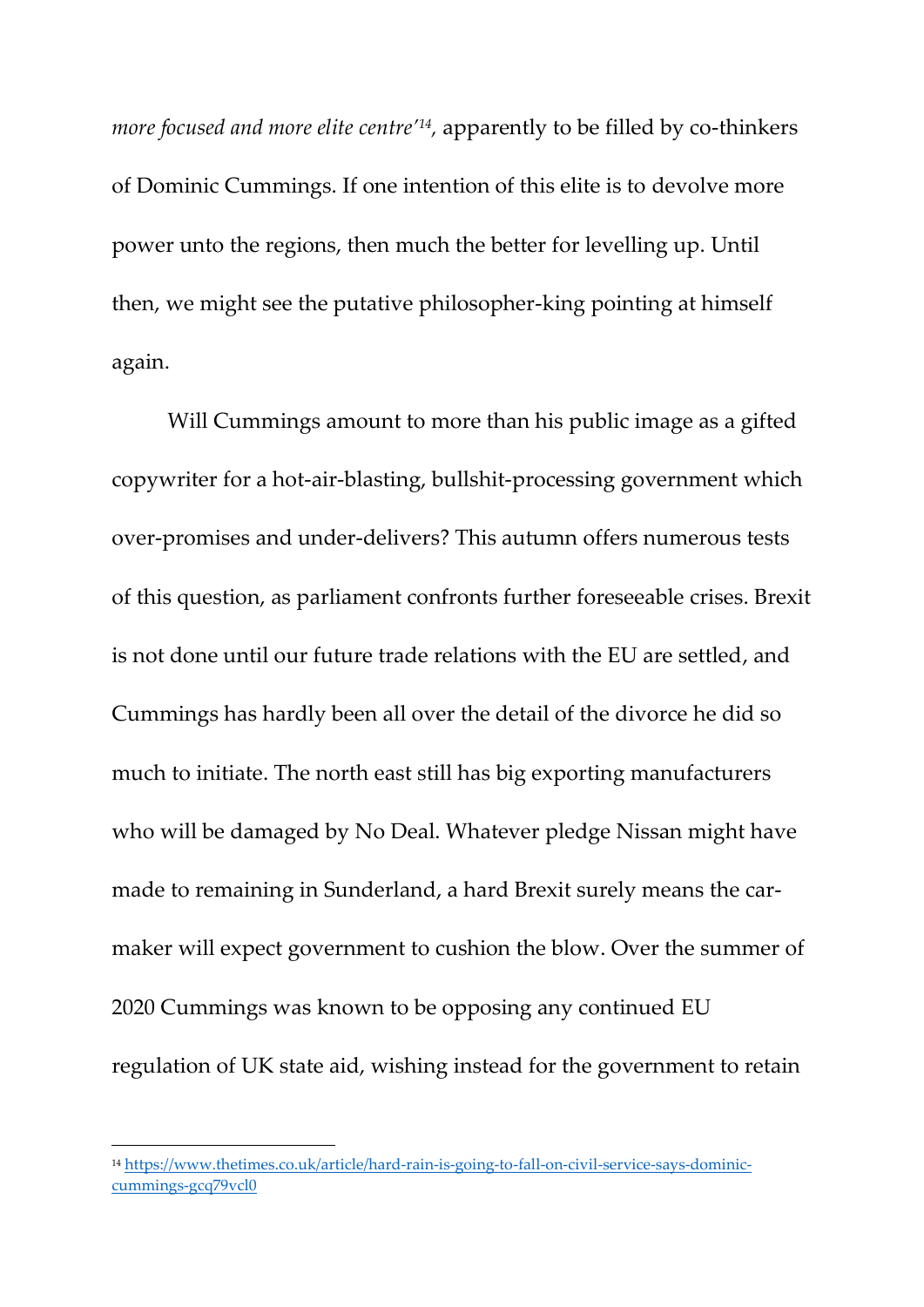the socialistic possibility of propping up favoured companies and industries. As one 'insider' told the *Financial Times*: '*They just want to be able to bung money at things'. 15*

But the well of public spending to which Cummings felt Brexit voters were entitled has been greatly drained by COVID, with government debt over £2 trillion. Number 10 can't bung forever without raising revenue by taxation, but on whom will that axe fall? Affluent Tories of the shires and market towns will say, as ever, that it's not their bill to pay. This is where Johnson and Cummings must decide how deep is their duty to Red Wall voters – and Red Wall MPs. Those voters were promised meaningful material improvements to their lives, but a new roundabout in Blyth Valley would be a meagre return on the bargain.

As for the MPs: as keenly as Cummings wants to see his British Research Agency established, it could yet require legislation – and Cummings has very few friends among Tory backbenchers, who have felt his scorn or neglect, yet still were expected to defend the

<sup>15</sup> Peter Foster and Jim Pickard, *Financial Times*, July 27 2020, 'Cummings leads push for light-touch UK state-aid regime after Brexit', <https://www.ft.com/content/e29430c7-9dae-440e-8093-74f705ce62c3>